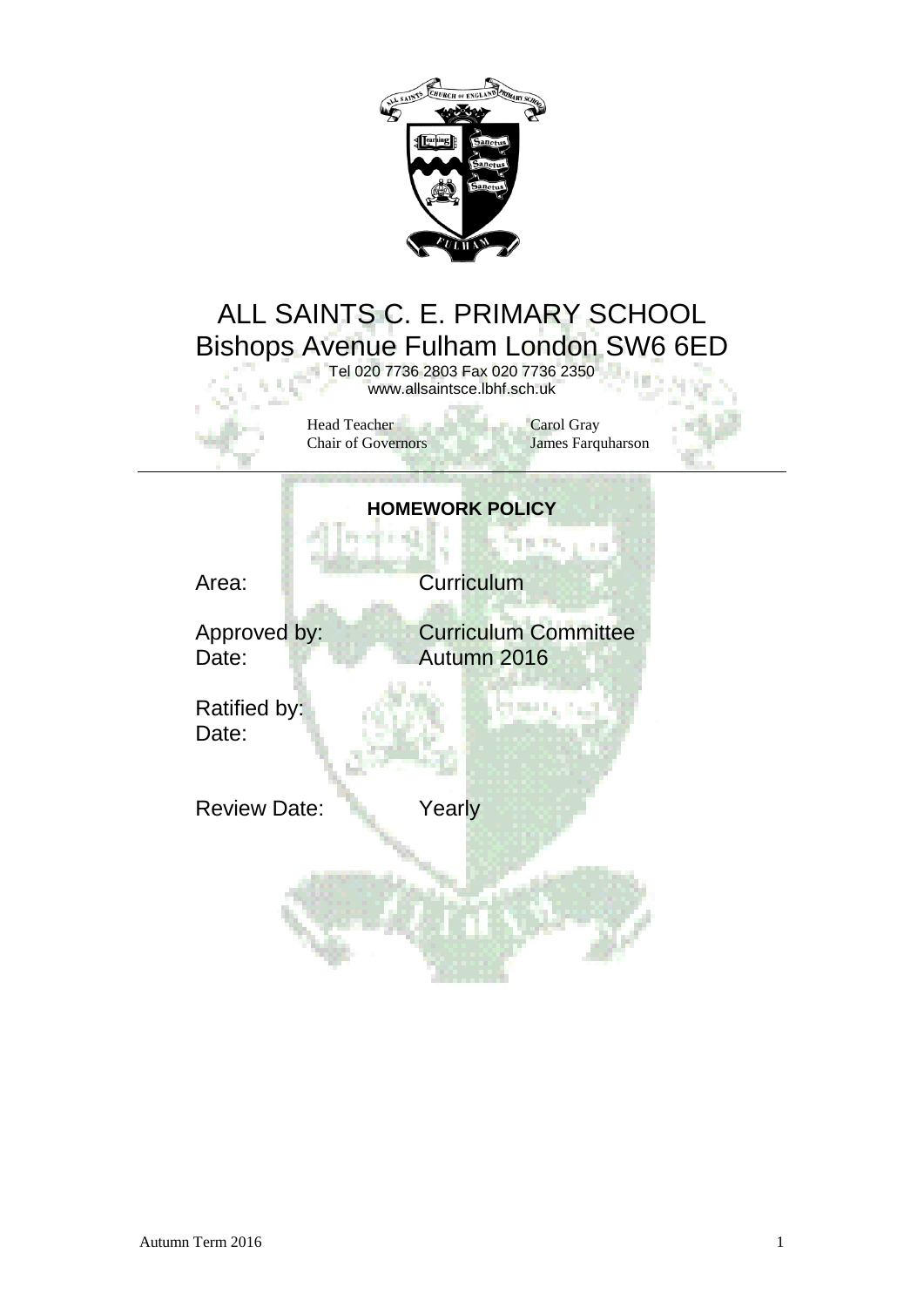#### **Introduction**

Homework is by definition work that takes place outside the school environment and is valuable in developing good habits of independent study and self-discipline as well as further academic development. It can have a significant part to play in the academic development of the child and is helpful to the parents to provide some understanding of the work undertaken by each age group. It should help pupils to develop their independent learning skills. Homework activities should reflect topics being studied in class.

Homework refers to any work or activities which pupils are asked to do outside lesson time, either on their own or with parents or carers.

# **At All Saints Homework is;**

- Relevant to the National Curriculum objectives.
- Consolidation of what has been taught in the classroom and as enhancement.
- Primarily the responsibility of the pupil once the teacher has set it.

Homework which is handed in late will not be marked (except in exceptional circumstances) district Exercise

### **Aims**

#### **Key Stage One**

- To provide opportunities to consolidate and reinforce skills and understanding, particularly in Literacy and Numeracy.
- To encourage ownership and responsibility for learning.

#### **Key Stage Two**

In addition to the aims at Key Stage One

- To provide opportunities to develop the skills of independent learning, such as planning and organising time and resources
- To provide the opportunity to prepare for future class work, consolidate and extend school learning
- To further develop skills in using libraries, Computing and other resources.
- To develop good habits and self-discipline needed for the future.

#### **Homework Activities**

#### **Key Stage One**

Weekly tasks throughout the school will include;

- Spelling
- Reading at home (10 minutes per day)
- Maths tasks
- In addition to this other tasks may include a longer cross curricular task to be completed over a number of weeks, a specific grammar task and a monthly task related to RULER.

#### **Key Stage Two**

As Key Stage One but also to include:

 Years 3, 4 and 5 children will be taking home maths books and in year 6 children will take home Schofield and Simms Number books.

#### **Procedures**

 Pupils will keep work in Homework Books, as a clear record of what they have done and as a channel of communication. Cross curricular projects will be presented as the pupils wish.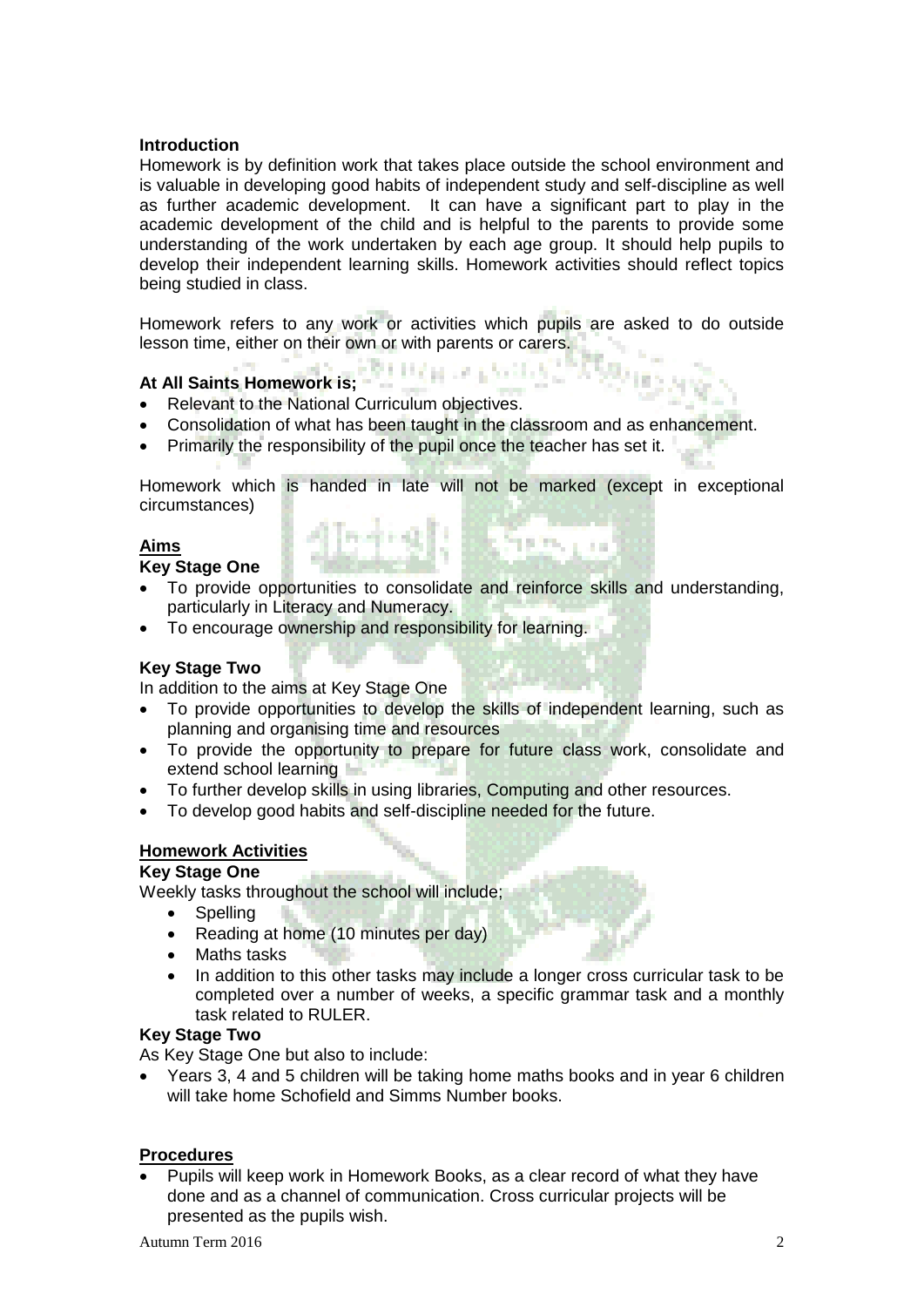- Pupils have a responsibility to complete all homework on time and to complete it to the best of their ability.
- If a pupil is absent on the day homework is set, they should ensure they collect it on their return to school. Teachers will exercise discretion as to a return date and discuss this with the pupil.
- All homework is recorded on the teacher's weekly planning sheet.
- Homework tasks will be diarised in the timetable inside the Homework books, with completion dates added.
- Each teacher keeps a checklist to note if homework has been handed in and is on time. The key is as follows:

地名美国

 $Tick$  = homework handed in on time Blank square = homework not handed in  $'L'$  = homework handed in late This information is recorded on the child's end of year report.

#### **Time Allocation**

| <b>Years 1 &amp; 2</b>                                    | 1 hour per week       |
|-----------------------------------------------------------|-----------------------|
| Years 3 & 4                                               | 1.5 hours per week    |
| Years 5 & 6                                               | 2/2.5 hours per week. |
| In addition, children should be encouraged to read daily. |                       |

**Special Educational Needs**

Setting appropriate homework for children with special educational needs, which does not demand too much or too little of children and their parents, needs close coordination between class teachers, the Inclusion Manager and parents. Tasks should:

- Have a very clear focus and time-guideline.
- Give plenty of opportunities for pupils to succeed.
- Help develop social as well as other skills where necessary.
- Be varied and not purely written assignments.
- Be manageable for teachers.

Homework should not be seen as a way of attempting to get pupils to catch up with the rest of the class.

#### **The Role of Parents/Carers.**

Parents/Carers should be encouraged to:

- Provide a reasonably peaceful, suitable place at home in which pupils can do their homework.
- Help pupils attend other places where homework can be done, such as homework clubs or study support centres.
- Make it clear to pupils that they value homework, and support the school in explaining how it can help their learning.
- Encourage pupils and praise them when they have completed homework.
- To be available to aid and guide homework.
- To make appointments with the class teacher if there are problems/questions about homework.